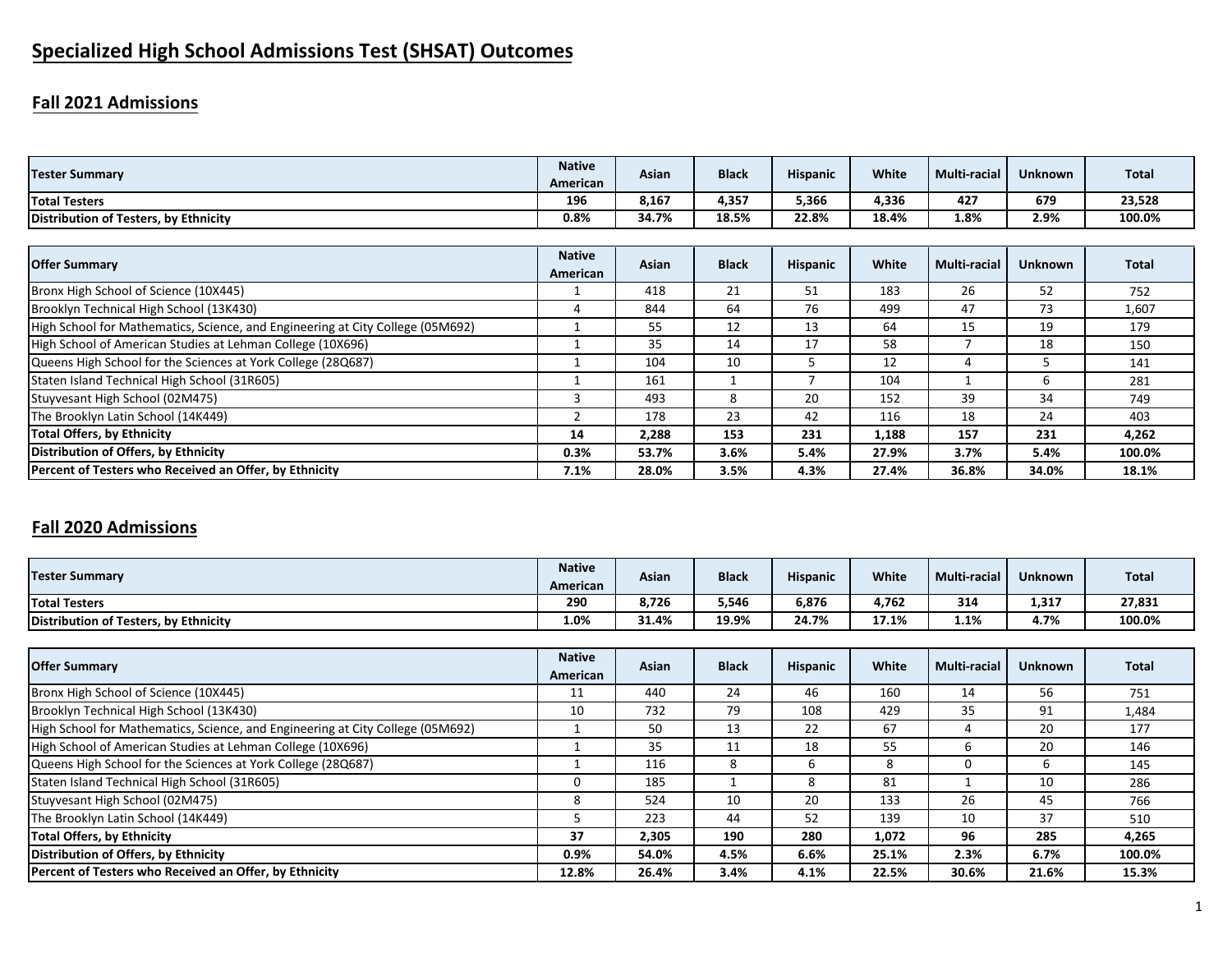# **Fall 2019 Admissions**

| <b>Tester Summary</b>                                                 | <b>Native</b><br>American | Asian | <b>Black</b> | <b>Hispanic</b> | White | <b>Multi-racial</b> | <b>Unknown</b> | Total  |
|-----------------------------------------------------------------------|---------------------------|-------|--------------|-----------------|-------|---------------------|----------------|--------|
| <b>Total Testers</b>                                                  | 269                       | 8,451 | 5,488        | 6,622           | 5,008 | 362                 | 1,321          | 27,521 |
| Distribution of Testers, by Ethnicity                                 | 1.0%                      | 30.7% | 19.9%        | 24.1%           | 18.2% | 1.3%                | 4.8%           | 100.0% |
|                                                                       |                           |       |              |                 |       |                     |                |        |
| <b>Offer Summary</b>                                                  | <b>Native</b><br>American | Asian | <b>Black</b> | <b>Hispanic</b> | White | <b>Multi-racial</b> | <b>Unknown</b> | Total  |
| Bronx High School of Science (10X445)                                 | З                         | 463   | 12           | 43              | 198   | 23                  | 61             | 803    |
| Brooklyn Technical High School (13K430)                               | 9                         | 884   | 95           | 117             | 573   | 43                  | 104            | 1,825  |
| HS for Mathematics, Science, and Engineering at City College (05M692) |                           | 44    | 8            | 26              | 53    |                     | 26             | 165    |
| High School of American Studies at Lehman College (10X696)            |                           | 19    | 6            | 14              | 58    | 3                   | 22             | 124    |
| Queens High School for the Sciences at York College (28Q687)          | $\Omega$                  | 114   | 4            | 10              |       | 2                   | כ              | 142    |
| Staten Island Technical High School (31R605)                          | $\mathbf{0}$              | 143   |              | 11              | 119   | 3                   | 27             | 304    |
| Stuyvesant High School (02M475)                                       | 9                         | 587   |              | 33              | 194   | 20                  | 45             | 895    |
| The Brooklyn Latin School (14K449)                                    | ╮                         | 196   | 57           | 62              | 166   | 10                  | 44             | 540    |
| <b>Total Offers, by Ethnicity</b>                                     | 29                        | 2,450 | 190          | 316             | 1,368 | 111                 | 334            | 4,798  |
| Distribution of Offers, by Ethnicity                                  | 0.6%                      | 51.1% | 4.0%         | 6.6%            | 28.5% | 2.3%                | 7.0%           | 100.0% |
| Percent of Testers who Received an Offer, by Ethnicity                | 10.8%                     | 29.0% | 3.5%         | 4.8%            | 27.3% | 30.7%               | 25.3%          | 17.4%  |

#### **Fall 2018 Admissions**

| <b>Tester Summary</b>                 | <b>Native</b><br>American | Asian | <b>Black</b> | <b>Hispanic</b> | <b>White</b> | <b>Multi-racial</b> | <b>Unknown</b> | <b>Total</b> |
|---------------------------------------|---------------------------|-------|--------------|-----------------|--------------|---------------------|----------------|--------------|
| <b>Total Testers</b>                  | 297                       | 8,809 | 5,730        | 6,495           | 5,139        | 303                 | 1,560          | 28,333       |
| Distribution of Testers, by Ethnicity | 1.0%                      | 31.1% | 20.2%        | 22.9%           | 18.1%        | 1.1%                | 5.5%           | 100.0%       |

| <b>Offer Summary</b>                                                  | <b>Native</b><br>American | Asian | <b>Black</b> | <b>Hispanic</b> | White | <b>Multi-racial</b> | <b>Unknown</b> | <b>Total</b> |
|-----------------------------------------------------------------------|---------------------------|-------|--------------|-----------------|-------|---------------------|----------------|--------------|
| Bronx High School of Science (10X445)                                 |                           | 518   | 25           | 65              | 185   | 32                  | 80             | 912          |
| Brooklyn Technical High School (13K430)                               |                           | 935   | 87           | 137             | 567   | 45                  | 126            | 1,904        |
| HS for Mathematics, Science, and Engineering at City College (05M692) |                           | 29    | 11           | 23              | 58    |                     | 25             | 149          |
| High School of American Studies at Lehman College (10X696)            |                           | 24    |              | 11              | 68    | 8                   | 24             | 141          |
| Queens High School for the Sciences at York College (28Q687)          | 0                         | 122   |              |                 | 10    |                     |                | 151          |
| Staten Island Technical High School (31R605)                          | 0                         | 149   |              |                 | 141   | O                   | 29             | 326          |
| Stuyvesant High School (02M475)                                       | 8                         | 613   | 10           | 27              | 151   | 26                  | 67             | 902          |
| The Brooklyn Latin School (14K449)                                    |                           | 230   | 62           | 45              | 164   | 13                  | 63             | 582          |
| <b>Total Offers, by Ethnicity</b>                                     | 29                        | 2,620 | 207          | 320             | 1,344 | 128                 | 419            | 5,067        |
| Distribution of Offers, by Ethnicity                                  | $0.6\%$                   | 51.7% | 4.1%         | 6.3%            | 26.5% | 2.5%                | 8.3%           | 100.0%       |
| Percent of Testers who Received an Offer, by Ethnicity                | 9.8%                      | 29.7% | 3.6%         | 4.9%            | 26.2% | 42.2%               | 26.9%          | 17.9%        |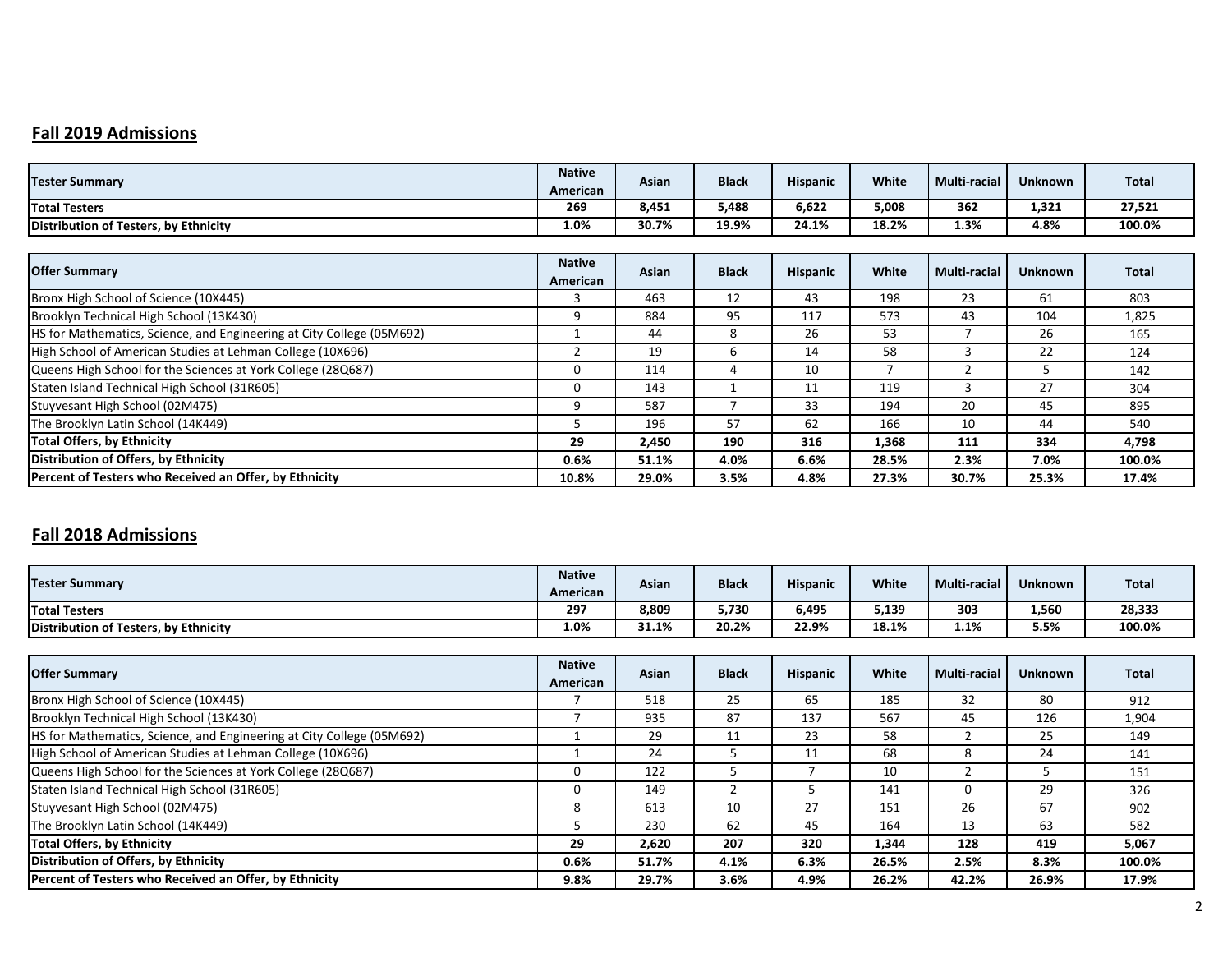# **Fall 2017 Admissions**

| <b>Tester Summary</b>                                                        | <b>Native</b><br>American | Asian | <b>Black</b> | <b>Hispanic</b> | White | <b>Multi-racial</b> | <b>Unknown</b> | <b>Total</b> |
|------------------------------------------------------------------------------|---------------------------|-------|--------------|-----------------|-------|---------------------|----------------|--------------|
| <b>Total Testers</b>                                                         | 263                       | 8,345 | 5,847        | 6,614           | 5,070 | 187                 | 1,527          | 27,853       |
| Distribution of Testers, by Ethnicity                                        | 0.9%                      | 30.0% | 21.0%        | 23.7%           | 18.2% | 0.7%                | 5.5%           | 100.0%       |
|                                                                              |                           |       |              |                 |       |                     |                |              |
| <b>Offer Summary</b>                                                         | <b>Native</b><br>American | Asian | <b>Black</b> | <b>Hispanic</b> | White | <b>Multi-racial</b> | <b>Unknown</b> | <b>Total</b> |
| Bronx High School of Science (10X445)                                        |                           | 558   | 21           | 55              | 210   | 16                  | 74             | 941          |
| Brooklyn Technical High School (13K430)                                      | 6                         | 949   | 90           | 142             | 597   | 24                  | 115            | 1,923        |
| <b>HS for Mathematics, Science, and Engineering at City College (05M692)</b> |                           | 64    | 14           | 32              | 71    | 6                   | 11             | 199          |
| High School of American Studies at Lehman College (10X696)                   |                           | 24    |              | 14              | 71    |                     | 28             | 146          |
| Queens High School for the Sciences at York College (28Q687)                 |                           | 123   | 11           | 10              | 21    | 0                   | 13             | 179          |
| Staten Island Technical High School (31R605)                                 |                           | 156   |              | 8               | 149   |                     | 22             | 339          |
| Stuyvesant High School (02M475)                                              | 6                         | 598   | 13           | 28              | 204   | 10                  | 67             | 926          |
| The Brooklyn Latin School (14K449)                                           |                           | 192   | 37           | 41              | 101   |                     | 46             | 425          |
| Total Offers, by Ethnicity                                                   | 25                        | 2,664 | 194          | 330             | 1,424 | 65                  | 376            | 5,078        |
| Distribution of Offers, by Ethnicity                                         | 0.5%                      | 52.5% | 3.8%         | 6.5%            | 28.0% | 1.3%                | 7.4%           | 100.0%       |
| Percent of Testers who Received an Offer, by Ethnicity                       | 9.5%                      | 31.9% | 3.3%         | 5.0%            | 28.1% | 34.8%               | 24.6%          | 18.2%        |

#### **Fall 2016 Admissions**

| <b>Tester Summary</b>                 | <b>Native</b><br>American | Asian | <b>Black</b> | <b>Hispanic</b> | <b>White</b> | <b>Multi-racial</b> | <b>Unknown</b> | <b>Total</b> |
|---------------------------------------|---------------------------|-------|--------------|-----------------|--------------|---------------------|----------------|--------------|
| <b>Total Testers</b>                  | 194                       | 8,062 | 5,914        | 6,070           | 1.729        | 135                 | 1,867          | 26,971       |
| Distribution of Testers, by Ethnicity | 0.7%                      | 29.9% | 21.9%        | 22.5%           | 17.5%        | 0.5%                | 6.9%           | 100.0%       |

| <b>Offer Summary</b>                                                  | <b>Native</b><br>American | Asian | <b>Black</b> | <b>Hispanic</b> | White | <b>Multi-racial</b> | <b>Unknown</b> | <b>Total</b> |
|-----------------------------------------------------------------------|---------------------------|-------|--------------|-----------------|-------|---------------------|----------------|--------------|
| Bronx High School of Science (10X445)                                 |                           | 545   | 24           | 60              | 227   | 11                  | 93             | 962          |
| Brooklyn Technical High School (13K430)                               | 10                        | 980   | 118          | 148             | 557   | 12                  | 114            | 1,939        |
| HS for Mathematics, Science, and Engineering at City College (05M692) |                           | 54    | 10           | 18              | 72    |                     | 26             | 184          |
| High School of American Studies at Lehman College (10X696)            | 0                         | 28    |              | 13              | 78    |                     | 34             | 159          |
| Queens High School for the Sciences at York College (28Q687)          |                           | 117   |              |                 | 13    |                     |                | 157          |
| Staten Island Technical High School (31R605)                          |                           | 160   | 0            | 8               | 156   |                     | 21             | 346          |
| Stuyvesant High School (02M475)                                       |                           | 682   |              | 14              | 178   | 12                  | 52             | 950          |
| The Brooklyn Latin School (14K449)                                    |                           | 175   | 38           | 50              | 105   |                     | 35             | 409          |
| <b>Total Offers, by Ethnicity</b>                                     | 22                        | 2,741 | 210          | 320             | 1,386 | 45                  | 382            | 5,106        |
| Distribution of Offers, by Ethnicity                                  | 0.4%                      | 53.7% | 4.1%         | 6.3%            | 27.1% | 0.9%                | 7.5%           | 100.0%       |
| Percent of Testers who Received an Offer, by Ethnicity                | 11.3%                     | 34.0% | 3.6%         | 5.3%            | 29.3% | 33.3%               | 20.5%          | 18.9%        |